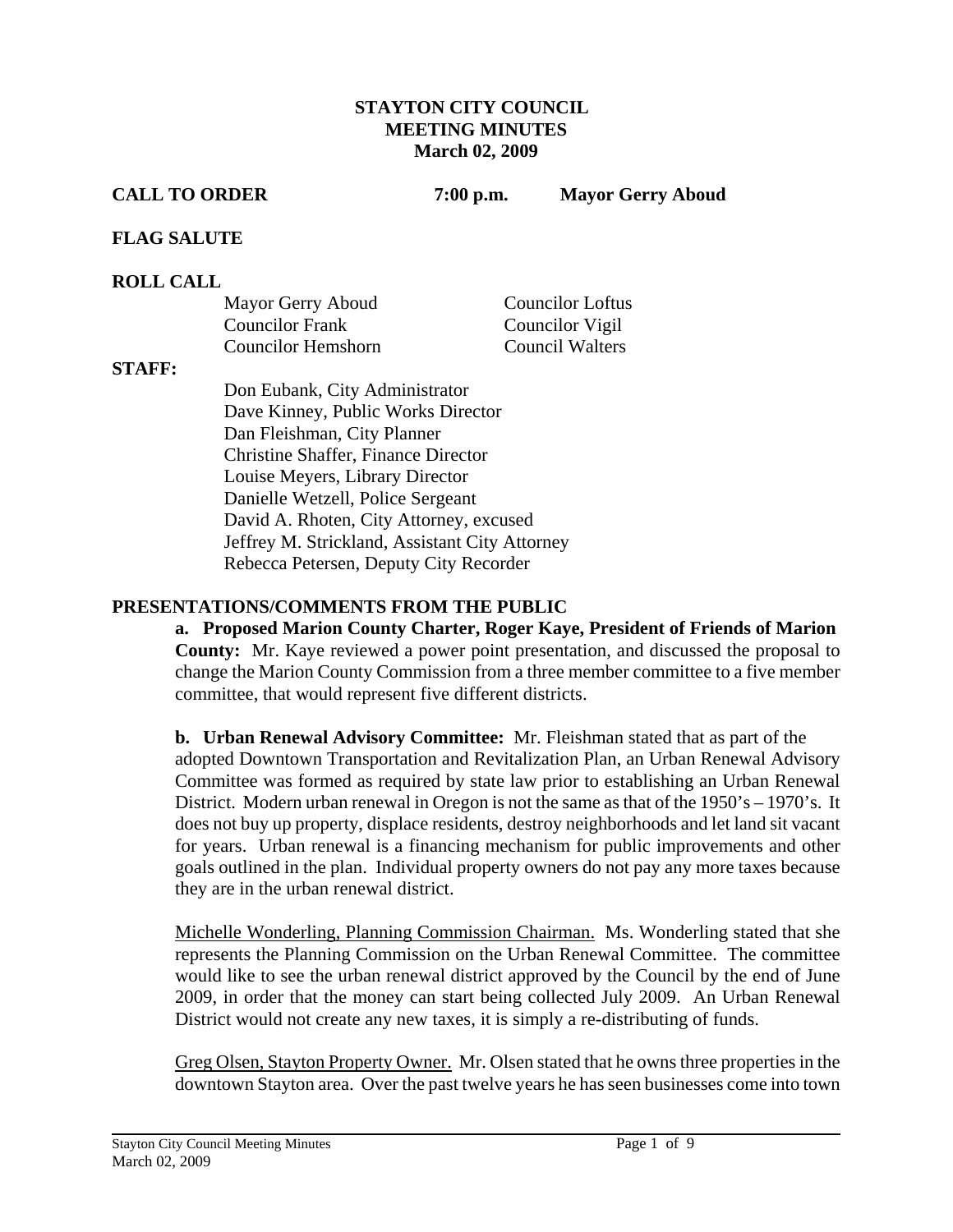and spend money to start the business, but there has been no collective effort to care for the historical value of the downtown, as it costs more money to repair the old historic buildings.

Questions/Comments:

1. Are there any tenants looking at the vacant building on Third & High Street?

 Mr. Olsen stated that he has had four different parties inquiring about the building, but due to the economy no one has signed a lease.

2. What is the largest cost of the repairs for old structures?

Mr. Olsen stated that putting in or updating the sprinkler systems are the largest costs.

Gwen Petersen, Salem, Oregon. Ms. Petersen stated that she is not a resident of Stayton but spends a fair amount of time here and has researched the revitalization of downtown areas. If you have residents living in a downtown area you have the need for services downtown, which would in turn relate the economic development and increase the tax base.

**c. Presentation From City Staff Regarding Water Line Information:** Mr. Kinney introduced Steve Sundseth, Public Works Supervisor for Streets and Water, Mike Brash, Senior Engineering Technician and Tom Etzel, part of the street and water department. Mr. Etzel has over 20 years experience with the city and a valuable historical knowledge of the city's infrastructure. Mr. Sundseth provided an overview of the city's water source, Treatment Plant, the Distribution System and the Backflow Program. Mr. Brash provided an overview of the Distribution System, as well as showing various pieces of corroded pipe removed during maintenance projects.

# Questions/Comments:

1. Has the city mapped out the abandoned pipes?

 Mr. Brash answered in the affirmative and stated that only after a field verification is the mapping updated.

2. Is the old plastic type piping being replaced in the Westown Park Subdivision?

 Mr. Sundseth stated that each month four services in the Westown Park Subdivision are replaced from the main to the meter, and eventually all will be replaced.

**d. Charter Review Process**: John Brandt, Stayton, Oregon. Referring to Councilor Loftus proposed addition to the Stayton City Charter, Mr. Brandt read the following:

 What follows are two suggestions submitted for consideration as additions to the Stayton City Charter:

1. *The city shall not annex any property or expand its urban growth boundary if the property proposed for annexation is farm or forest lands; and*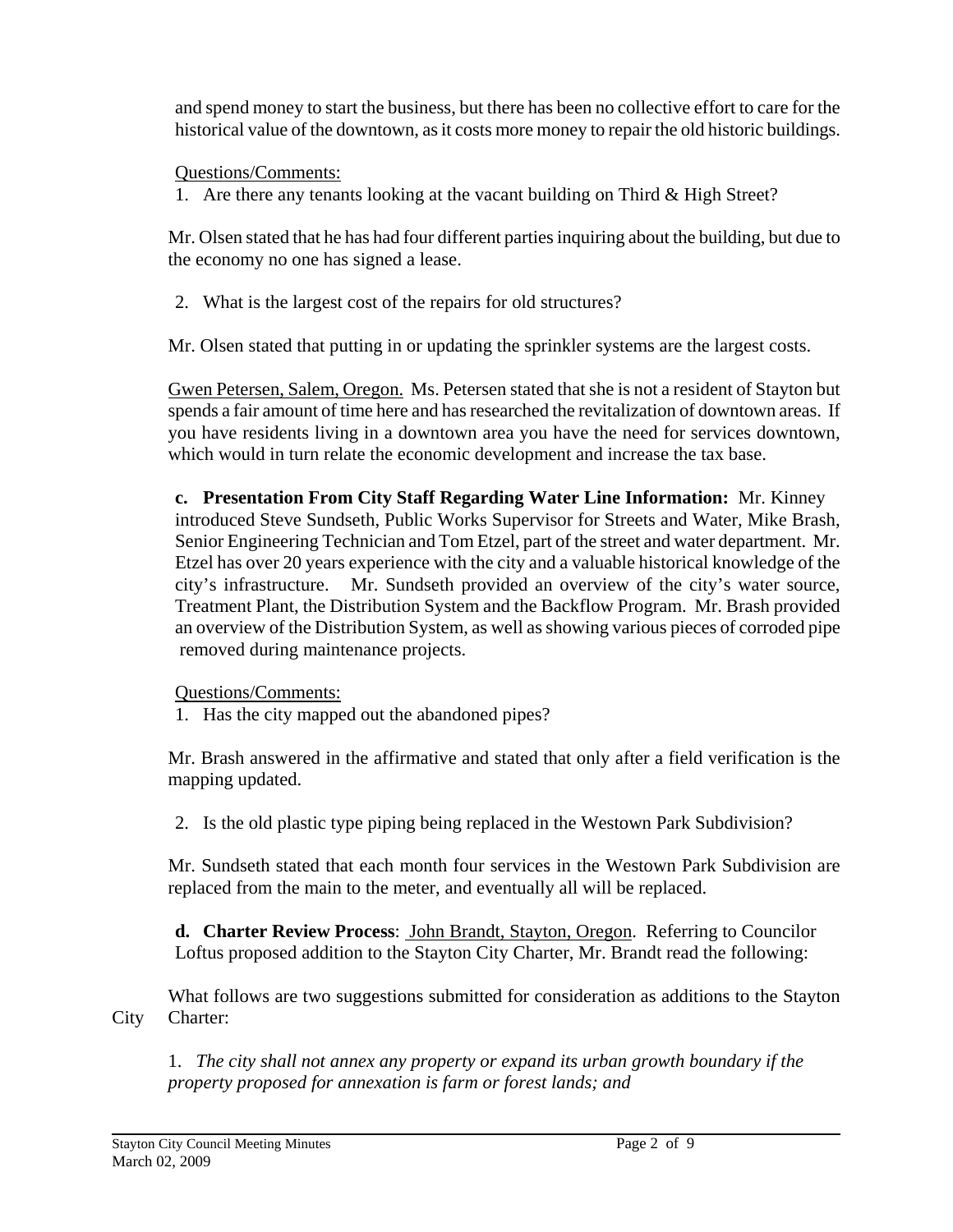2. *A portion of the other suggestion: "The City shall calculate the economic impacts to the owners of private real property affected by a proposed City impacts to the owners of private real property affected by a proposed City ordinance as a pre-condition to adoption of the ordinance, and shall compensate the owners of private real property for any loss in property value resulting from the adoption or amendment of a City ordinance in an amount equivalent to the diminution in the property's value resulting from the adoption and enforcement of the City ordinance".* 

Mr. Brandt stated his addition: *Conversely, property owners will compensate the City its citizens for an amount equivalent to the increase in the property's value resulting from the adoption and enforcement of the City ordinance.* Mr. Brandt encouraged the Council to honor the hard work that the Charter Review Committee has put into the process and to reject Mr. Loftus suggestions.

e. Sherrie Sprenger, State Representative: Rep. Sprenger stated that she stopped by the meeting to say hello to the Council and citizens and to let them know that she was there to partner support for local control.

#### **ANNOUNCEMENTS**

 **a. Additions to the Agenda**: Mr. Eubank stated that under Staff/Commission Reports, the Public Works Administrative Assistant position needs to be moved to new business.

#### **CONSENT AGENDA**

**a. Approval of February 17, 2009 City Council Meeting Minutes:** Page 9, first paragraph, last sentence the word "possible" was removed.

**MOTION:** From Councilor Loftus, and seconded by Councilor Frank, to approve the Meeting minutes as amended. Motion passed 5:0.

# **PUBLIC HEARING**- None.

#### **UNFINISHED BUSINESS**

#### **Charter Review Changes**

**a. Staff Report:** Mr. Eubank stated that at the last meeting the council was provided with suggested changes to the draft charter that included comments from David Rhoten, City Attorney, councilors and his comments. At the direction of the Council, staff has revised the draft charter document to include edits from the city attorney as well as the council.

#### **b. Council Deliberation:**

 **MOTION:** From Councilor Loftus, and seconded from Councilor Frank, to table the discussion of the Charter Review Changes at this time and to schedule a work session. **MOTION FAILED**: 3:2 (Frank & Loftus)

Consensus of the council members was to review the draft section by section, in order to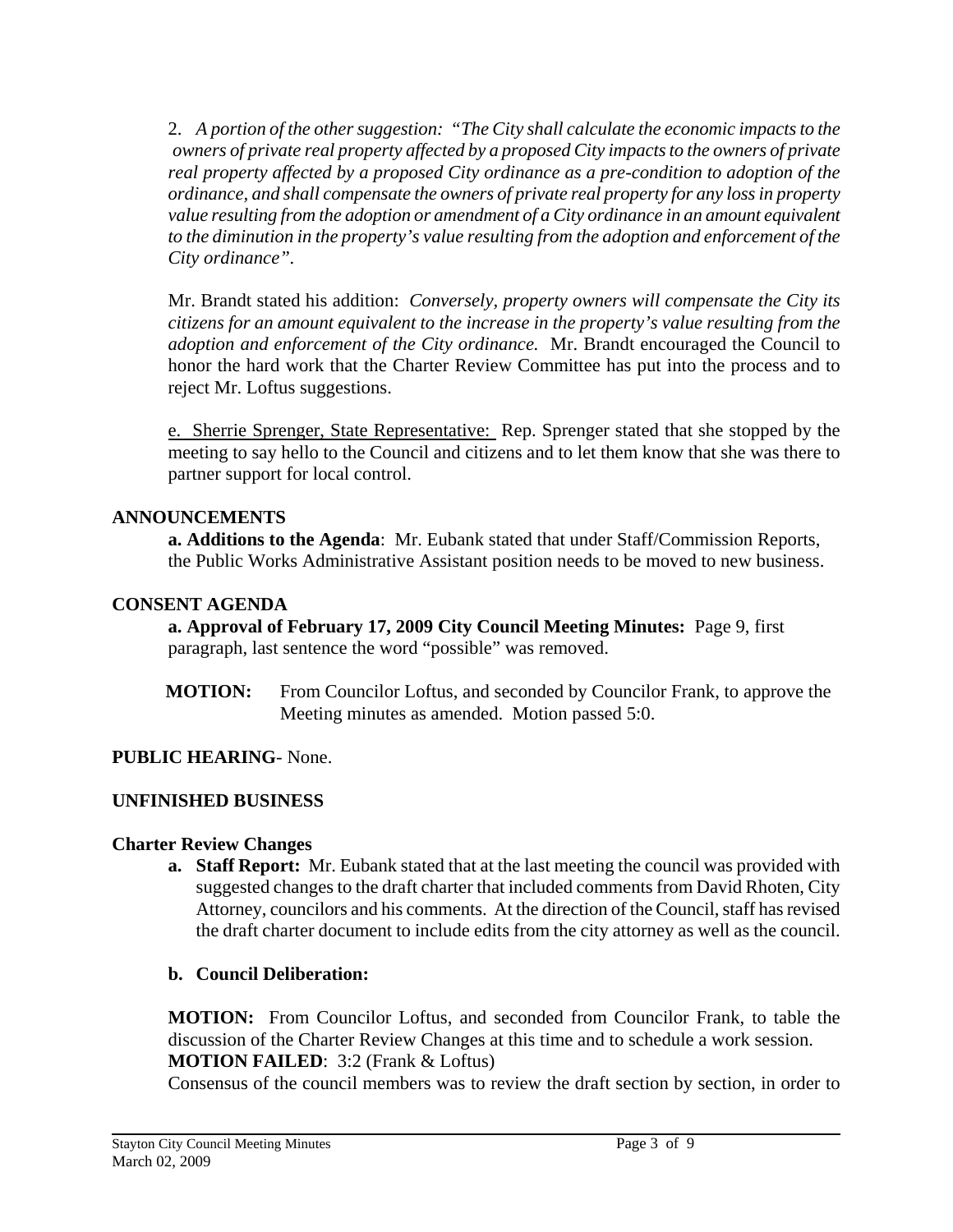determine which ones need to be reviewed at a work session, and which ones do not need to be changed or discussed further.

# **c. Council Decision:**

**MOTION:** From Councilor Loftus, and seconded by Councilor Frank, to table the discussion on the Charter Review Changes and to schedule a work session for Monday, March 23, 2009, 5:30 pm. **MOTION PASSED**: 5:0.

**DISCUSSION:** Mayor Aboud asked for a consensus from the council as to which public election date they wish to pursue, May 2009 or November 2009. The council determined that the November 2009 date would probably work best.

# **Water Project Update Amended Award to Safe Drinking Water Loan (SDWRLF) #S07003**

**a. Staff Report:** Mr. Kinney stated that at the October 20, 2008 council meeting, staff was authorized by council to have the design engineers update the pre-design report and to proceed with the final design, and authorized staff to seek an increase of the SDWRLF to pay for the increased project costs. Last week Oregon Economic and Community Development Department (OECDD) approved an increase in the loan amount to \$5,138,700 and approved an extension of the project completion date to September 30, 2010.

# **a. Council Deliberation:**

1. What kind of specifications and gate cost \$150,000 and what type of fencing will be used, as the dollar amount proposed is a lot of money for a fence.

 Mr. Kinney stated that the gate will be an automatic one where you don't have to get out of your vehicle to gain entrance you would use a key pad or card. The fencing will be made out of chain link, the estimated gate price is \$20,000 and the security fencing is around \$30,000.

2. Will a camera system be installed for security purposes?

Mr. Kinney stated not at this time.

3. What is the new projected water rate increase to pay for the 5.1 million as opposed to the 4.5 million?

 Mr. Kinney stated that the old increase was 7 ½ percent and the new one will be 10– 12 ½ percent. The second year will be 10%, the third year 10% and then back down to 5%.

*(Scrivner's note: Staff reviewed documentation and determined that the water rate increase is 10% for 2009, and 15% for 2010)* 

4. When the city went out to bid, was the bid for like kind and quality so all of the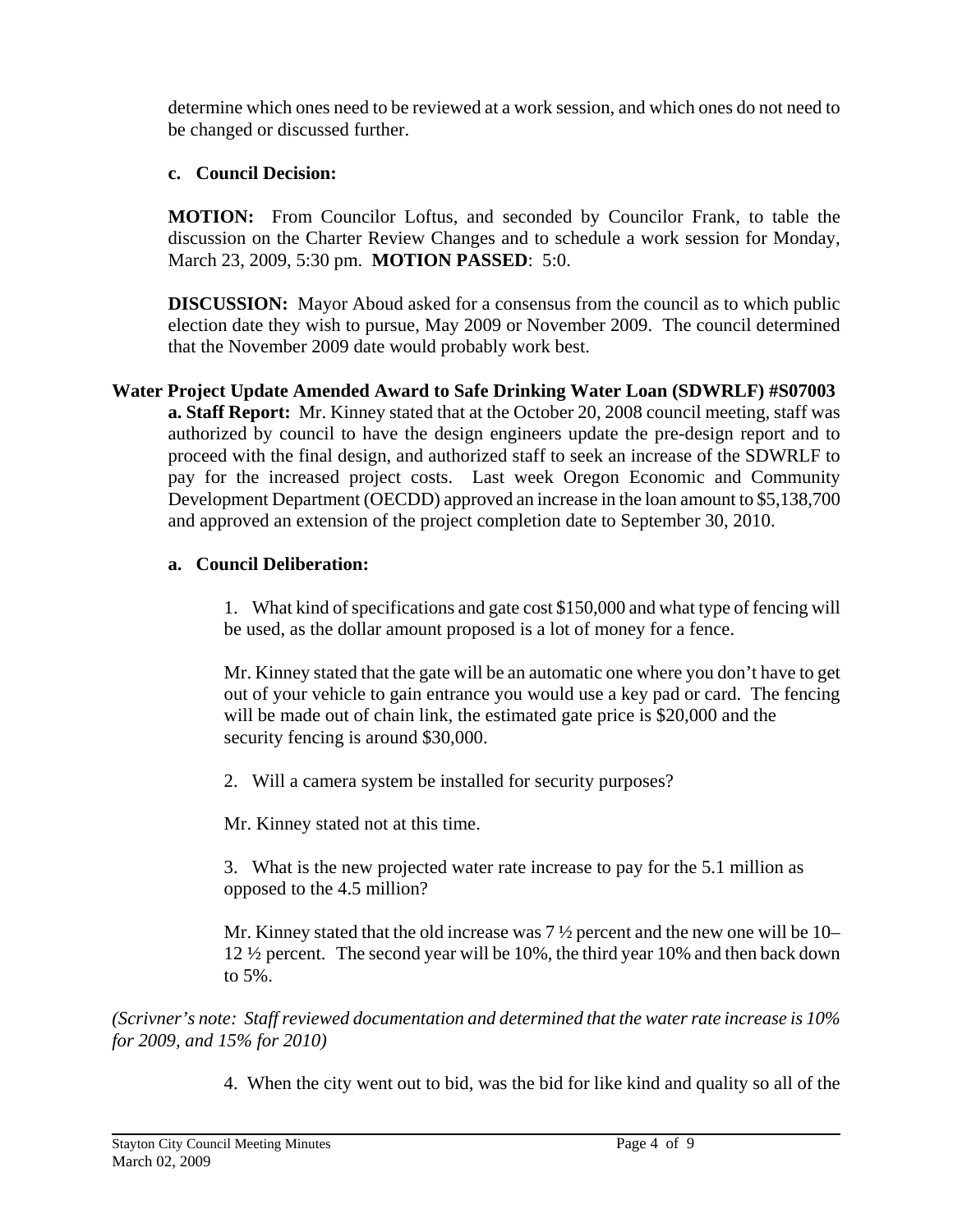bidders are bidding on the same thing?

 Mr. Kinney stated that every contractor that bids a job has to turn in a standard bid sheet, addressing all of the bid criteria so everyone is bidding on the exact same

items.

5. Was there a provision in the proposal for bid that discloses having any type of relationship with city employees?

 Mr. Kinney stated that there is no disclosure in the bid proposal and collusion issues in the document are both a state and federal requirement.

# **b. Council Decision:**

 **MOTION:** From Councilor Frank, and seconded by Councilor Hemshorn, to approve the Amended SDWRLF Loan Award in the amount of \$5,138,700 and to authorize Mayor Aboud and City Administrator Eubank to execute the required loan documents. **MOTION PASSED**: 4:1 (Loftus)

*At the Council's meeting of March 16, 2009, Councilor Loftus requested that the March 02, 2009 meeting minutes reflect why he voted against approving the amended SDWRLF Loan Award. Due to inaccurate information provided by staff, the staff report stated that the cost for the gate and fences was \$160,000 and since that time staff had come forth with new information that the figure was actually \$50,000.*

# **NEW BUSINESS**

# **Resolution 834 Grant Application to Update Transportation Master Plan**

**a. Staff Report:** Mr. Fleishman stated that the city has an opportunity to apply for funds from the Oregon Transportation and Growth Management Program (TGM) to update the Stayton Transportation System Plan (TSP).

# **b. Council Deliberation:**

1. By accepting the state grant, does it put the city in a position where the city has to

conform to certain standards of the TGM program?

Mr. Fleishman stated that "if the question is, 'do the state rules that govern how Stayton plans and regulates change because we are accepting a state grant to produce our plan, the answer is no. There are rules as to how Stayton plans and regulates and we have to follow those rules whether we update the TSP with state money or with our own money."

2. Are you aware of any jurisdiction that has accepted TGM grant funds, then demand that the jurisdiction repay the money since they failed to comply with certain sections of the Transportation Planning Rule (TPR)?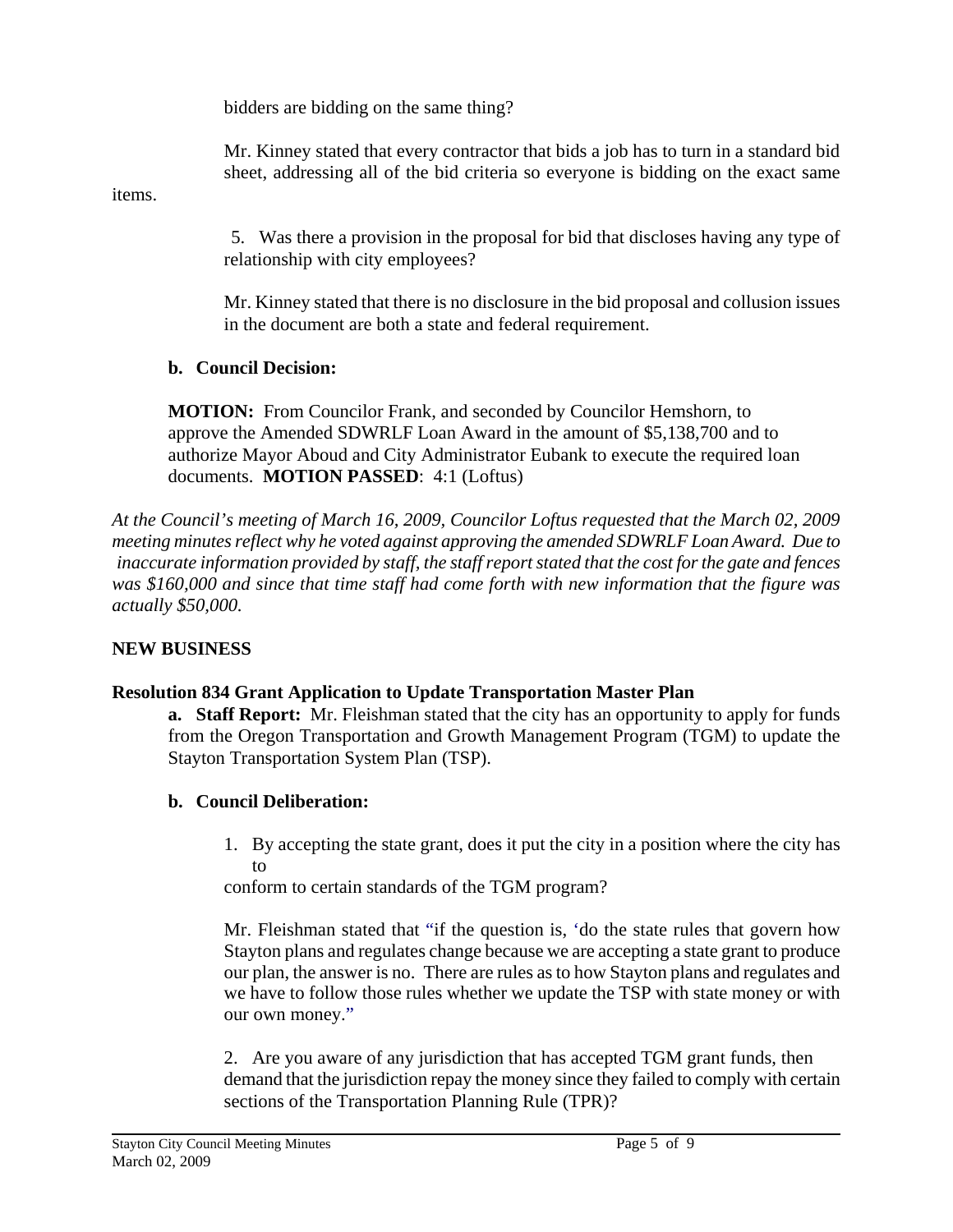Mr. Fleishman stated that he was not aware of any, but that's not to say that it hasn't happened.

3. The City of Salem was threatened with two million dollars in sanctions for accepting TGM funds because they refused to accept certain sections of the TPR. Accepting these funds might make Stayton compelled to comply with certain aspects of the language that they don't agree with.

 4. Staff is asking for permission to apply for the grant, and if approved the council can decide whether or not to accept the grant.

# **c. Council Decision:**

 **MOTION**: From Councilor Hemshorn, and seconded by Councilor Walters, to move to approve Resolution 834 Authorizing the City Administrator to submit an application to the Transportation Growth Management Program.

**DISCUSSION:** Will this really cost the city \$75,000, and isn't this something that can be done in-house? Mr. Fleishman stated that the analysis and transportation engineering that needs to be completed, would require the city to use consultants.

**MOTION PASSED:** 4:1 (Loftus)

#### **Public Works Administrative Assistant**

**a. Staff Report:** Mr. Eubank stated that currently the city has an authorized position for "Public Works Secretary" which is an AFSCME position. During the last few months due to the workload in the Public Works Department, the Secretary has taken on additional responsibilities and has been receiving 5% working out of class pay. The position has been evaluated and the additional workload will remain with the position to maintain efficiency in the office. The Local Government Personnel Institute (LGPI), has evaluated the current duties of the position and has concluded that the grade level for this position should be increased from 4.5 Public Works Secretary to 6 Public Works Administrative Assistant.

# **b. Council Deliberation:**

1. Does the current employee in the public works secretary position meet the qualifications as listed?

Mr. Kinney answered in the affirmative.

# **c. Council Decision:**

 **MOTION:** From Councilor Hemshorn, and seconded by Councilor Walters, to approve the reclassified AFSCME position of Public Works Secretary to Public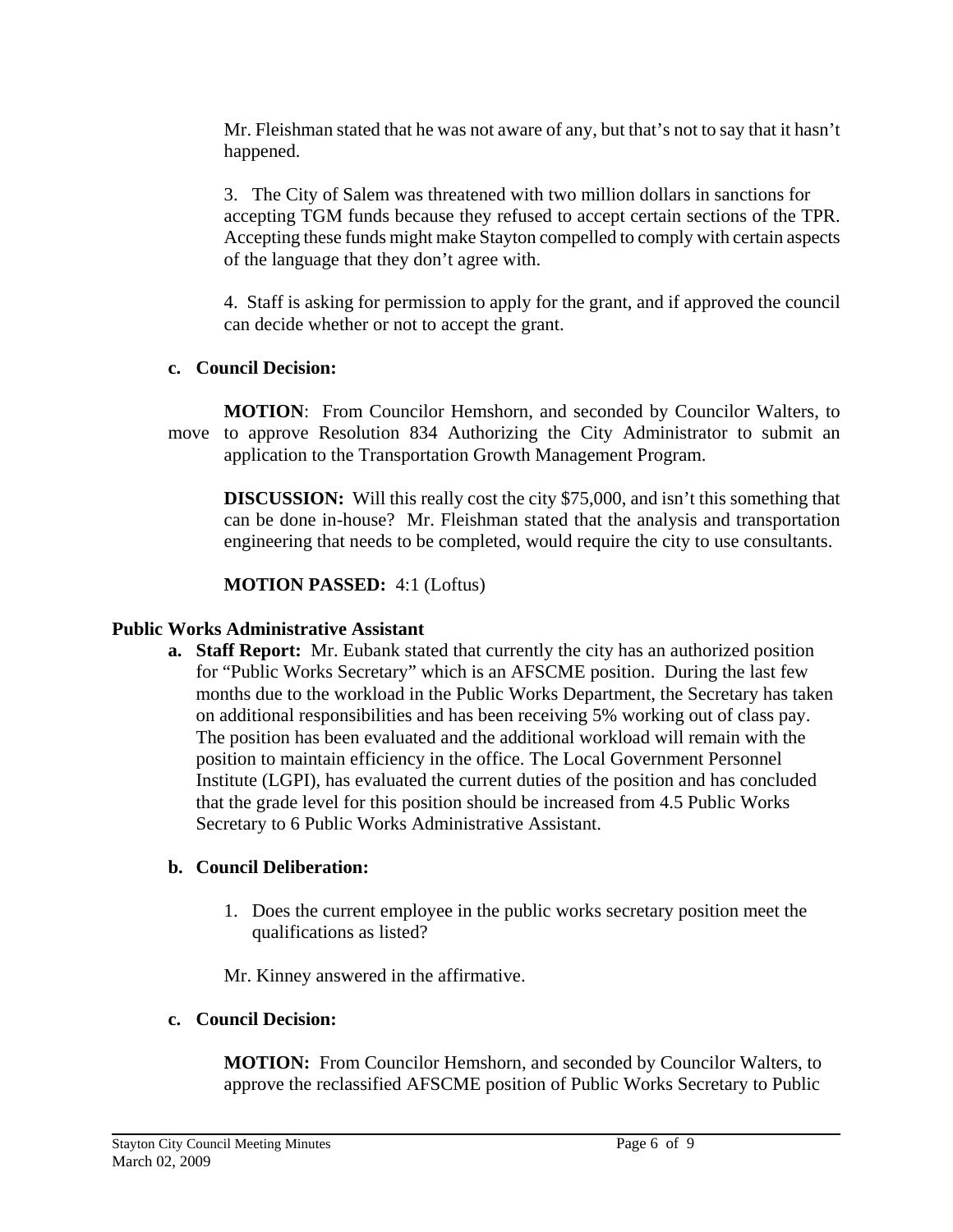Works Administrative Assistant and the appropriate salary compensation package. **MOTION PASSED**: 5:0.

# **STAFF/COMMISSION REPORTS**

#### **City Planner – Dan Fleishman**

**a. Future Land Use Code Amendments:** Mr. Fleishman stated that the proposed amendments are for informational purposes for the Council's review and have been approved by the Planning Commission. Public Hearings and possible ordinance adoption will take place at the March 16, 2009 meeting. The amendments address standards for outdoor lighting, design standards in the industrial zone, and the procedures and standards for approval of master planned developments.

#### Questions/Comments:

1. Have any business or property owners participated or been notified of the changes?

 Mr. Fleishman stated that other than the Master Plan Development changes, the city has not notified property owners individually but has publicly noticed various hearings pertaining to the code amendments. In working with various developers, staff has realized there are real problems with the code and are trying to address them. The proposed lighting and industrial design standards are actually making the code less restrictive.

2. When will the Measure 56 notifications been sent out?

 Mr. Fleishman stated that the city's land use attorney stated that Measure 56 notifications were not necessary, as there are no zone changes being affected by the permitted uses.

- 3. Notification of the amendments needs to be provided to the industrial community.
- 4. Will amendments in the code have an impact on existing situations?

Mr. Fleishman stated that only if a change in the property is proposed.

5. If a property owner that would be affected by the code amendment has to apply for a permit for a toilet, would the city then make them clean up their open storage areas before they are granted the permit for the toilet?

 Mr. Fleishman stated no that not while he is the planner because a permit for a toilet is not a land use issue.

#### **Police Sergeant – Danielle Wetzel**

 **a. Crosswalk Enforcement Grant:** Sgt. Wetzel stated that the Police Department was awarded \$4349.00 for the Pedestrian Safety Mini-Grant, and will be conducting Crosswalk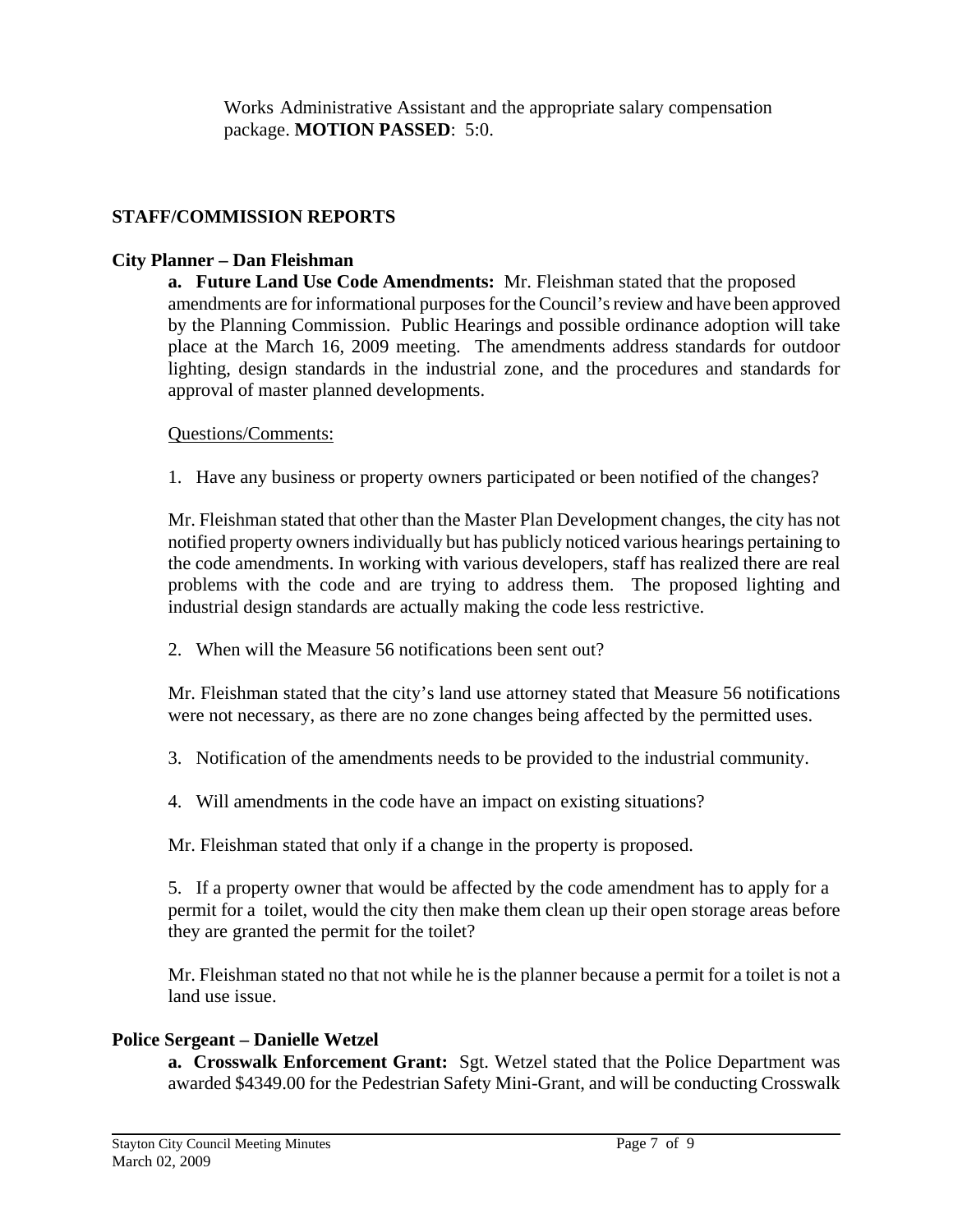Enforcement from April 2009 until September 2009. When the new crosswalk in front of the Library is re-striped, an operation will be conducted at that site, but only warnings will be issued for crosswalk violations.

# **Pool Manager – Rebekah Meeks**

**a. Advertising Spaces:** Ms. Meeks stated that the pool is proposing to sell advertising space on the inner walls at the pool building. The income would help to pay for small ongoing repairs to equipment such as lane lines, exercise and swim lesson aides or any other unforeseeable expense.

Consensus from council was that it was a good idea and that possibly staff could look at charging by square foot area , instead of the 4 foot by 4 foot sign for \$250 - \$300. In response to a question as to who will be selling the advertising, Ms. Meeks stated that it would be pool staff and not an outside sales person.

# **PRESENTATIONS/COMMENTS FROM THE PUBLIC – None.**

# **BUSINESS FROM THE CITY ADMINISTRATOR**

**a. AAA News Article:** Mr. Eubank provided the council members with a copy of a AAA Magazine showcasing the covered bridges in this area, specifically the Stayton Jordan Bridge.

**b. City of Stayton Audit Report:** The audit report was distributed to councilors.

#### **PUBLIC WORKS DIRECTOR**

 **a. Public Works Issues:** Mr. Kinney updated the Council on the work that has been completed at the Riverfront Park and various other public works projects that staff is working on.

#### **BUSINESS FROM THE MAYOR**

 **a. Appointment of Shannon Turerk to the Budget Committee:** Mayor Aboud stated that he would like to appoint Shannon Turerk to the Budget Committee, which the council approved unanimously.

# **BUSINESS FROM THE COUNCIL**

**a.** Councilor Vigil stated that as liaison to the Park and Recreation Board, the board is looking for direction from Council as to what projects to focus on. Mr. Kinney stated that staff is working on a scope of work that the board can work on, from the Riverfront Park Management Plan, park by park review, and a pool walk through.

**b.** Councilor Frank stated that he appreciates being the council representative to the school board, and that at the last meeting they discussed the budget. It appears that all groups are working together and willing to give up something in the budget so that they don't loose positions.